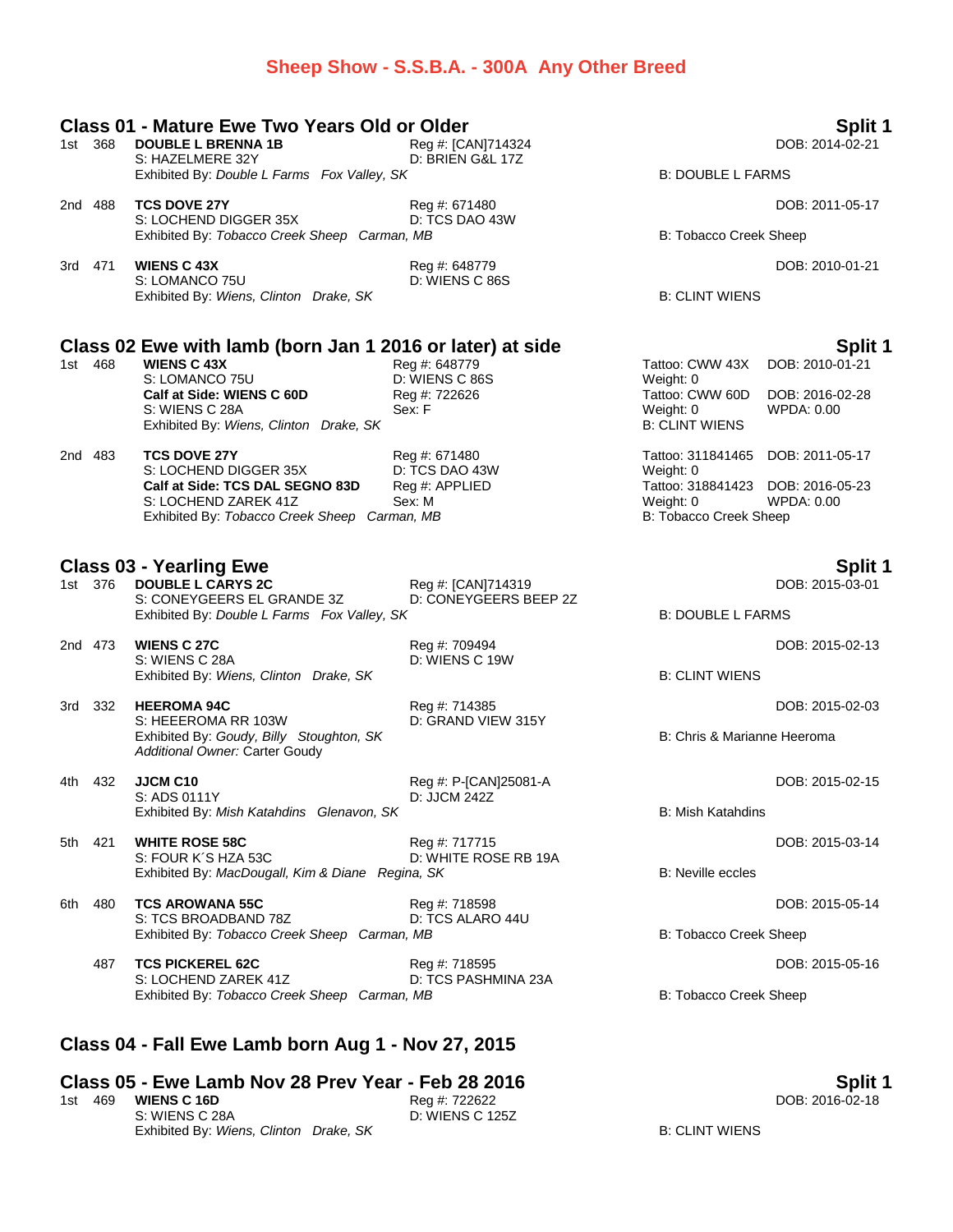|      | 2nd 430 | <b>JJCM D909</b><br>S: BAG 1739Y<br>Exhibited By: Mish Katahdins Glenavon, SK                                                                     | Reg #: P-[CAN]25515-A<br>D: JJCM B303       | <b>B: Mish Katahdins</b> | DOB: 2016-02-25                   |
|------|---------|---------------------------------------------------------------------------------------------------------------------------------------------------|---------------------------------------------|--------------------------|-----------------------------------|
|      | 3rd 440 | <b>OLD COUNTRY</b><br>Exhibited By: Rosso Charolais Moose Jaw, SK                                                                                 | Reg #: 719997                               | B:                       | DOB: 2016-02-21                   |
|      | 1st 369 | Class 06 - Ewe Lamb Mar 1 2016 and Later<br><b>DOUBLE L5D</b><br>S: CALERO TEX 57A<br>Exhibited By: Double L Farms Fox Valley, SK                 | Reg #: APPLIED<br>D: DOUBLE L BETTE 4B      | <b>B: DOUBLE L FARMS</b> | Split 1<br>DOB: 2016-03-13        |
|      | 2nd 475 | <b>WIENS C 85D</b><br>S: WIENS C 28A<br>Exhibited By: Wiens, Clinton Drake, SK                                                                    | Reg #: 722630<br>D: WIENS C 57W             | B:                       | DOB: 2016-03-03                   |
|      | 3rd 374 | <b>DOUBLE L 9D</b><br>S: HIX 6054<br>Exhibited By: Double L Farms Fox Valley, SK                                                                  | Reg #: APPLIED<br>D: DOUBLE L CARYS 2C      | <b>B: DOUBLE L FARMS</b> | DOB: 2016-03-24                   |
|      | 4th 434 | JJCM D941<br>S: JJCM 4T<br>Exhibited By: Mish Katahdins Glenavon, SK                                                                              | Reg #: P-[CAN]25514-A<br>D: JJCM 296Z       | <b>B: Mish Katahdins</b> | DOB: 2016-03-01                   |
| 5th  | 486     | <b>TCS ENCORE 69D</b><br>S: ANCHOR BACURI 601B<br>Exhibited By: Tobacco Creek Sheep Carman, MB                                                    | Reg #: APPLIED<br>D: TCS EUGENIA 25B        | B: Tobacco Creek Sheep   | DOB: 2016-05-12                   |
| 6th. | 484     | <b>TCS PRIMA DONNA 71D</b><br>S: LOCHEND DIGGER 35X<br>Exhibited By: Tobacco Creek Sheep Carman, MB                                               | Reg #: APPLIED<br>D: TCS PIKE 39C           | B: Tobacco Creek Sheep   | DOB: 2016-05-14                   |
|      | 7th 477 | <b>TCS PRELUDE 88D</b><br>S: ANCHOR BACURI 601B<br>Exhibited By: Tobacco Creek Sheep Carman, MB                                                   | Reg #: APPLIED<br>D: TCS PEUMO 50B          | B: Tobacco Creek Sheep   | DOB: 2016-05-24                   |
|      | 1st 468 | <b>Class 07 - Grand Champion and Reserve Grand Champion Ewe</b><br><b>WIENS C 60D</b><br>S: WIENS C 28A<br>Exhibited By: Wiens, Clinton Drake, SK | Reg #: 722626<br>D: WIENS C 43X             | <b>B: CLINT WIENS</b>    | <b>Split 0</b><br>DOB: 2016-02-28 |
|      | 2nd 376 | <b>DOUBLE L CARYS 2C</b><br>S: CONEYGEERS EL GRANDE 3Z<br>Exhibited By: Double L Farms Fox Valley, SK                                             | Reg #: [CAN]714319<br>D: CONEYGEERS BEEP 2Z | <b>B: DOUBLE L FARMS</b> | DOB: 2015-03-01                   |
|      | 1st 435 | <b>Class 08 - Mature Ram Two Years Old or Older</b><br><b>JJCM A401</b><br>S: BRT 213W<br>Exhibited By: Mish Katahdins Glenavon, SK               | Reg #: S-[CAN]24091-A<br>D: JJCM 308W       | B: Mish Katahdins        | Split 1<br>DOB: 2013-03-03        |
|      | 2nd 479 | <b>TCS KORLAN 26B</b><br>S: TCS BROADBAND 78Z<br>Exhibited By: Tobacco Creek Sheep Carman, MB                                                     | Reg #: 702320<br>D: KATE 42T                | B: Tobacco Creek Sheep   | DOB: 2014-05-31                   |
|      | 1st 428 | <b>Class 09 - Yearling Ram</b><br><b>WHITE ROSE 63C</b><br>S: FOUR K'S HZA 53A<br>Exhibited By: MacDougall, Kim & Diane Regina, SK                | Reg #: 717720<br>D: WHIITE ROSE 2U          | <b>B:</b> Neville eccles | Split 1<br>DOB: 2015-03-25        |
|      | 2nd 370 | <b>DOUBLE L CASSIUS 6C</b><br>S: CALERO TEX 57A<br>Exhibited By: Double L Farms Fox Valley, SK                                                    | Reg #: [CAN]714330<br>D: DOUBLE L ANGELA 1A | <b>B: DOUBLE L FARMS</b> | DOB: 2015-04-10                   |
|      | 3rd 344 | THE GOVAN RANCH RANGER 22C<br>S: ZUBOT FARMS 424W<br>Exhibited By: The Govan Ranch Englefeld, SK                                                  | Reg #: 711908<br>D: RISING STAR 56W         | B: The Govan Ranch       | DOB: 2015-02-12                   |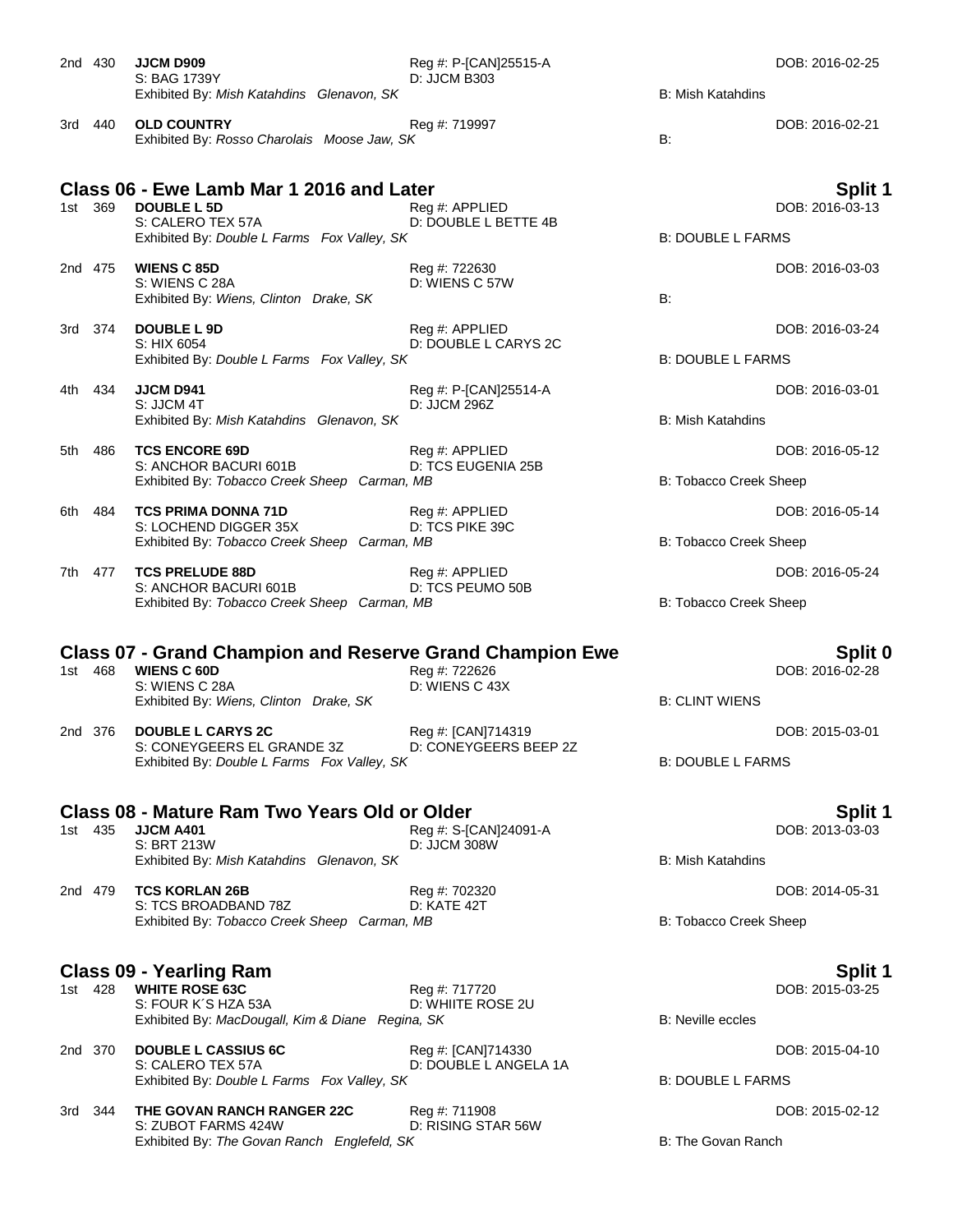# **Class 11 - Ram Lamb Nov 28 Prev Year- Feb 28 2016 Split 1** 1st 470 **WIENS C 30D** Reg #: 722633 DOB: 2016-02-21 S: LOMANCO 57A D: WIENS C 65B Exhibited By: *Wiens, Clinton Drake, SK* B: CLINT WIENS **Class 12 - Ram Lamb Mar 1 2016 and Later Split 1** 1st 433 **JJCM D972** Reg #: S-[CAN]25526-A Reg 2016-03-04<br>S: ADS 0111Y D: JJCM 209Z S: ADS 0111Y Exhibited By: *Mish Katahdins Glenavon, SK* B: Mish Katahdins 2nd 431 **MISH D975** Reg #: S-[CAN]25516-A DOB: 2016-03-05 S: ADS 0111Y D: MISH A308 Exhibited By: *Mish Katahdins Glenavon, SK* B: Mish Kids B: Mish Kids 3rd 482 **TCS DAL SEGNO 83D** Reg #: APPLIED DOB: 2016-05-23 S: LOCHEND ZAREK 41Z D: TCS DOVE 27Y Exhibited By: Tobacco Creek Sheep Carman, MB B: Tobacco Creek Sheep Carman, MB 4th 373 **DOUBLE L 10D** Reg #: APPLIED Reg and DOB: 2016-04-01 S: CALERO TEX 57A D: DOUBLE LABBY 4A Exhibited By: *Double L Farms Fox Valley, SK* B: DOUBLE L FARMS 5th 481 **TCS DECISO 95D** Reg #: APPLIED DOB: 2016-05-29 S: ANCHOR BACURI 601B D: TCS DEMOISELLE 33C Exhibited By: Tobacco Creek Sheep Carman, MB B: Tobacco Creek Sheep Carman, MB **Class 13 - Grand Champion and Reserve Grand Champion Ram Split 0** 1st 428 Exhibited By: *MacDougall, Kim & Diane Regina, SK* B: Neville eccles **WHITE ROSE 63C** Reg #: 717720 2nd 435 Exhibited By: *Mish Katahdins Glenavon, SK* B: Mish Katahdins **JJCM A401** Reg #: S-[CAN]24091-A **Class 14 - Get-of-Sire Split 1** Get-of-Sire Exhibited By: *Wiens, Clinton Drake, SK* 2nd 478 **Get-of-Sire** Exhibited By: *Tobacco Creek Sheep Carman, MB* **Class 15 - Breeder´s Flock Split 1** 1st 474 **Breeder´s Flock** Exhibited By: *Wiens, Clinton Drake, SK* 2nd 372 **Breeder´s Flock** Exhibited By: *Double L Farms Fox Valley, SK* 3rd 485 **Breeder´s Flock** Exhibited By: *Tobacco Creek Sheep Carman, MB*

**Class 10 - Fall Ram Lamb born Aug 1 - Nov 27, 2015**

### **Class 16 - Premier Breeder**

### **Class 17 - Rookie of the Year**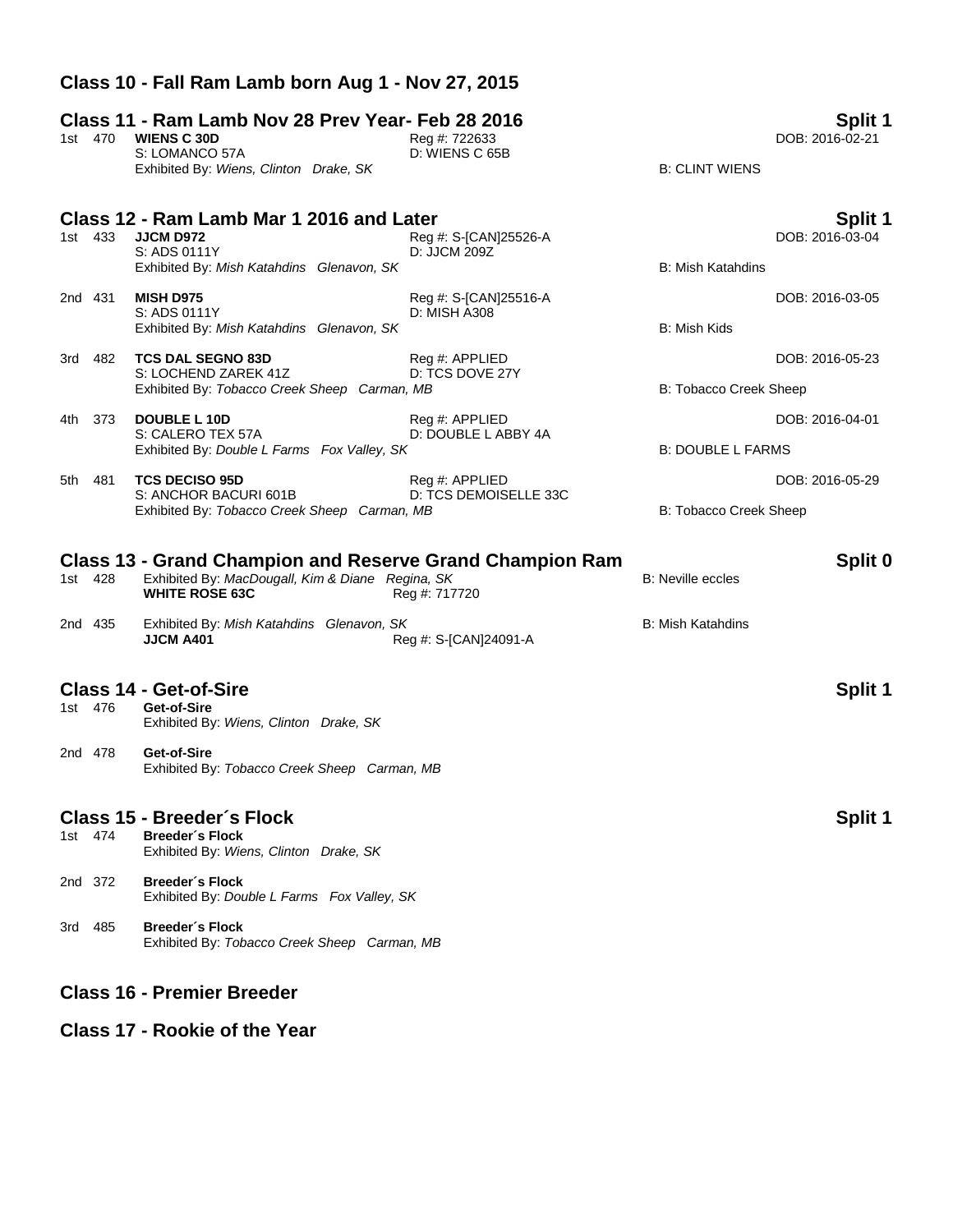|     |         |                                                                                                            | Sheep Show - S.S.B.A. - 300CA Canadian Arcott |                                     |                            |
|-----|---------|------------------------------------------------------------------------------------------------------------|-----------------------------------------------|-------------------------------------|----------------------------|
|     | 1st 348 | <b>Class 01 - Mature Ewe Two Years Old or Older</b><br><b>BRAEBANK C BEATRIX</b><br>S: MEDICINE RIDGE 514Z | Reg #: 702228<br>D: ZUBOT FARMS 173Y          |                                     | Split 1<br>DOB: 2014-02-28 |
|     |         | Exhibited By: The Govan Ranch Englefeld, SK                                                                |                                               | B: Rolly Bateman                    |                            |
|     | 2nd 387 | <b>SHEEP TRAX BITSY 84B</b><br>S: GERMANIE 4072Y                                                           | Reg #: 700901<br>D: SAWYER C 104W             |                                     | DOB: 2014-01-31            |
|     |         | Exhibited By: Lyster, Lorri Halkirk, AB                                                                    |                                               | B: Lorri Lyster                     |                            |
|     |         | Class 02 Ewe with lamb (born Jan 1 2016 or later) at side                                                  |                                               |                                     | Split 1                    |
|     | 1st 305 | <b>BRAEBANK GRANDAUGHTER</b><br>S: MEDICINE RIDGE 514Z                                                     | Reg #: 702226<br>D: ZUBOT 239T                | Tattoo: 318322911<br>Weight: 0      | DOB: 2014-02-22            |
|     |         | <b>Calf at Side: BRAEBANK DUCHESS</b>                                                                      | Reg #: 722849                                 | Tattoo: GG 61D                      | DOB: 2016-02-13            |
|     |         | S: DEAN MARTIN 1Z<br>Exhibited By: Braebank Stock Farm Pilger, SK                                          | Sex: F                                        | Weight: 0<br>B: BRAEBANK            | WPDA: 0.00                 |
|     | 2nd 385 | <b>SHEEP TRAX BONNIE 47B</b>                                                                               | Reg #: 700896<br>D: ZUBOT FARMS 425W          | Tattoo: LN 47B                      | DOB: 2014-01-03            |
|     |         | S: GERMANIE 4072Y<br><b>Calf at Side: SHEEP TRAX CAPRICE</b><br>103C                                       | Reg #: 719897                                 | Weight: 0<br>Tattoo: LN 103C        | DOB: 2015-12-22            |
|     |         | S: SHEEP TRAX CLOVIS 470C<br>Exhibited By: Lyster, Lorri Halkirk, AB                                       | Sex: F                                        | Weight: 0<br>B: Lorri Lyster        | <b>WPDA: 0.00</b>          |
| 3rd | - 394   | <b>SHEEP TRAX AURORA 384A</b>                                                                              | Reg #: 688041                                 | Tattoo: LN 384A                     | DOB: 2013-03-17            |
|     |         | S: GERMANIE 4006Y<br><b>Calf at Side: SHEEP TRAX DOMINIC</b><br>235D                                       | D: GERMANIE 5314Y<br>Reg #: 722714            | Weight: 0<br>Tattoo: LN 235D        | DOB: 2016-03-14            |
|     |         | S: SAWYER C 58X<br>Exhibited By: Lyster, Lorri Halkirk, AB                                                 | Sex: M                                        | Weight: 0<br><b>B: Lorri Lyster</b> | WPDA: 0.00                 |
|     |         | <b>Class 03 - Yearling Ewe</b>                                                                             |                                               |                                     | Split 1                    |
|     | 1st 312 | <b>BRAEBANK CECILY 153C</b>                                                                                | Reg #: 714554                                 |                                     | DOB: 2015-02-23            |
|     |         | S: MEDICINE RIDGE 577Z<br>Exhibited By: Braebank Stock Farm Pilger, SK                                     | D: NIKEL 253A                                 | <b>B: BRAEBANK STOCK FARM</b>       |                            |
|     | 2nd 436 | <b>NIKKEL RB 360C</b><br>S: SAWYER C 3X                                                                    | Reg #: APPLIED<br>D: SAWYER C 31Z             |                                     | DOB: 2015-06-05            |
|     |         | Exhibited By: Lakeland College Sheep and Stuff Club Vermilion, AB                                          |                                               | B: Rod and Bernadette Nikkel        |                            |
|     | 3rd 384 | <b>SHEEP TRAX CHESSA 488C</b>                                                                              | Reg #: 709078                                 |                                     | DOB: 2015-01-31            |
|     |         | S: GERMANIE 4072Y<br>Exhibited By: Lyster, Lorri Halkirk, AB                                               | D: GERMANIE 4016Y                             | B: Lorri Lyster                     |                            |
|     | 346     | <b>SHEEP TRAX CIARA 544C</b>                                                                               | Reg #: 719892                                 |                                     | DOB: 2015-09-06            |
|     |         | S: SHEEP TRAX BUTCH 57B<br>Exhibited By: The Govan Ranch Englefeld, SK                                     | D: GERMANIE 3901Y                             | <b>B: Lorri Nelson</b>              |                            |
|     |         | Class 04 - Fall Ewe Lamb born Aug 1 - Nov 27 2015                                                          |                                               |                                     | Split 1                    |
|     | 1st 401 | <b>SHEEP TRAX CHEYENNE 551C</b><br>S: SAWYER C 58X                                                         | Reg #: 719895<br>D: GERMANIE 6734A            |                                     | DOB: 2015-09-29            |
|     |         | Exhibited By: Lyster, Lorri Halkirk, AB                                                                    |                                               | B: Lorri Lyster                     |                            |
|     | 2nd 346 | <b>SHEEP TRAX CIARA 544C</b>                                                                               | Reg #: 719892                                 |                                     | DOB: 2015-09-06            |
|     |         | S: SHEEP TRAX BUTCH 57B<br>Exhibited By: The Govan Ranch Englefeld, SK                                     | D: GERMANIE 3901Y                             | <b>B: Lorri Nelson</b>              |                            |
|     |         | Class 05 - Ewe Lamb Nov 28 Prev Year - Feb 28 2016                                                         |                                               |                                     | <b>Split 1</b>             |
|     | 1st 340 | <b>SHEEP TRAX DESIREE 175D</b>                                                                             | Reg #: 721300                                 |                                     | DOB: 2016-02-28            |
|     |         | S: SHEEP TRAX BILLY 72 B<br>Exhibited By: The Govan Ranch Englefeld, SK                                    | D: SHEEP TRAX CAYENNE 485C                    | B: Lorri Lyster                     |                            |

2nd 318 **BRAEBANK 42D** Reg #: 722576 DOB: 2016-02-07 S: DEAN MARTIN 1Z D: BRAEBANK C BROWNIE 16A Exhibited By: *LAMBS QUARTER RANCH KELVINGTON, SK* B: BRAENBANK STOCK FARM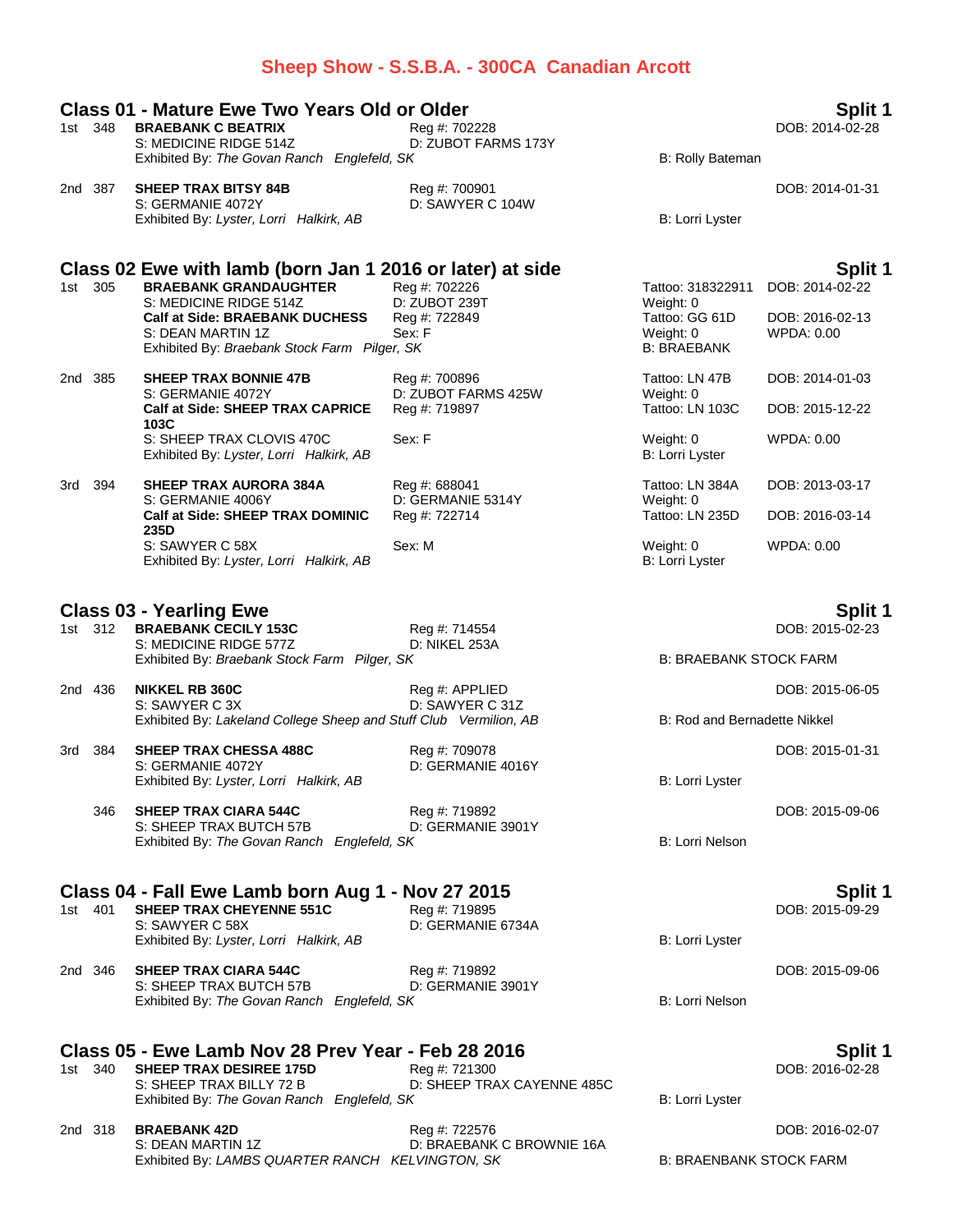| 3rd 317     | <b>BRAEBANK 67D</b>                                                   | Reg #: 722858                             |                               | DOB: 2016-02-17 |
|-------------|-----------------------------------------------------------------------|-------------------------------------------|-------------------------------|-----------------|
|             | S: DEAN MARTIN 1Z<br>Exhibited By: LAMBS QUARTER RANCH KELVINGTON, SK | D: PRAIRIE CANADIAN 4X                    | <b>B: BRAEBANK STOCK FARM</b> |                 |
| 4th 319     | <b>BRAEBANK 26D</b>                                                   | Reg #: 722580                             |                               | DOB: 2016-01-29 |
|             | S: DEAN MARTIN 1Z<br>Exhibited By: LAMBS QUARTER RANCH KELVINGTON, SK | D: PRIRIE CANADIAN 7W                     | <b>B: BRAEBANK STOCK FARM</b> |                 |
| 392<br>5th  | <b>SHEEP TRAX CEYLA 102C</b>                                          | Reg #: 719896                             |                               | DOB: 2015-12-21 |
|             | S: SHEEP TRAX CLOVIS 470C<br>Exhibited By: Lyster, Lorri Halkirk, AB  | D: GERMANIE 4811Y                         | B: Lorri Lyster               |                 |
| 308<br>6th  | <b>BRAEBANK DARLING 8D</b><br>S: DEAN MARTIN 1Z                       | Reg #: 722843<br>D: ZUBOT 98Y             |                               | DOB: 2016-01-23 |
|             | Exhibited By: Braebank Stock Farm Pilger, SK                          |                                           | <b>B: BRAEBANK STOCK FARM</b> |                 |
| 7th 383     | <b>SHEEP TRAX COCO 110C</b><br>S: SAWYER C 58X                        | Reg #: 719901<br>D: SHEEP TRAX ASPEN 367A |                               | DOB: 2015-12-31 |
|             | Exhibited By: Lyster, Lorri Halkirk, AB                               |                                           | B: Lorri Lyster               |                 |
| 399<br>8th. | SHEEP TRAX DESTINY 120D<br>S: SHEEP TRAX BILLY 72B                    | Reg #: 721290<br>D: FCLB 39237B           |                               | DOB: 2016-01-02 |
|             | Exhibited By: Lyster, Lorri Halkirk, AB                               |                                           | B: Lorri Lyster               |                 |
|             | Class 06 - Ewe Lamb Mar 1 2016 and Later                              |                                           |                               | <b>Split 1</b>  |
| 1st 316     | <b>LAKELAND ANABAAA 496D</b>                                          | Reg #: APPLIED                            |                               | DOB: 2016-03-06 |
|             | S: LTP3 317442009<br>Exhibited By: Lakeland College Vermilion, AB     | D: LTP3 6161A                             | B: Lakeland College           |                 |
| 2nd 453     | <b>BRAEBANK DAISY DUKE</b><br>S: DEAN MARTIN 1Z                       | Reg #: 721958<br>D: ZUBOT 319X            |                               | DOB: 2016-03-01 |
|             | Exhibited By: stahl, mike bruno, SK                                   |                                           | <b>B: BRAEBANK STOCK FARM</b> |                 |
| 3rd 314     | <b>LAKELAND HAY EWE 530D</b><br>S: LTP3 317442009                     | Reg #: APPILED<br>D: GSL 129T             |                               | DOB: 2016-03-08 |
|             | Exhibited By: Lakeland College Vermilion, AB                          |                                           | B: Lakeland College           |                 |
| 390<br>4th  | <b>SHEEP TRAX DELILAH 192D</b><br>S: SHEEP TRAX BILLY 72B             | Reg #: 721303<br>D: SAWYER C 76X          |                               | DOB: 2016-03-07 |
|             | Exhibited By: Lyster, Lorri Halkirk, AB                               |                                           | B: Lorri Lyster               |                 |
| 304         | <b>BRAEBANK DESSERT</b><br>S: NAPKIN 26A                              | Reg #: 724245<br>D: ALBERTS CONCIET 53C   |                               | DOB: 2016-03-12 |
|             | Exhibited By: Braebank Stock Farm Pilger, SK                          |                                           | <b>B: Martin Alberts</b>      |                 |
|             | <b>Class 07 - Grand Champion and Reserve Grand Champion Ewe</b>       |                                           |                               | Split 0         |
| 305<br>1st  | <b>BRAEBANK DUCHESS</b><br>S: DEAN MARTIN 1Z                          | Reg #: 722849<br>D: BRAEBANK GRANDAUGHTER |                               | DOB: 2016-02-13 |
|             | Exhibited By: Braebank Stock Farm Pilger, SK                          |                                           | <b>B: BRAEBANK STOCK FARM</b> |                 |
| 2nd 312     | <b>BRAEBANK CECILY 153C</b><br>S: MEDICINE RIDGE 577Z                 | Reg #: 714554<br>D: NIKEL 253A            |                               | DOB: 2015-02-23 |
|             | Exhibited By: Braebank Stock Farm Pilger, SK                          |                                           | <b>B: BRAEBANK STOCK FARM</b> |                 |
|             | Class 08 - Mature Ram Two Years Old or Older                          |                                           |                               | Split 1         |
| 1st 341     | <b>SHEEP TRAX BENNY</b>                                               | Reg #: 700887                             |                               | DOB: 2014-01-02 |
|             | S: GERMANIE 4072Y<br>Exhibited By: The Govan Ranch Englefeld, SK      | D: SAWYER C 76X                           | <b>B: Lorri Nelson</b>        |                 |
|             | <b>Class 09 - Yearling Ram</b>                                        |                                           |                               | <b>Split 1</b>  |
| 350<br>1st  | <b>SHEEP TRAX CLOVIS 470C</b><br>S: SHEEP TRAX BUTCH 57B              | Reg #: 709082<br>D: SHEEP TRAX ASPEN 367A |                               | DOB: 2015-01-21 |
|             | Exhibited By: The Govan Ranch Englefeld, SK                           |                                           | <b>B: Lorri Nelson</b>        |                 |

S: GERMANIE 4072Y

2nd 381 **SHEEP TRAX CASH 513C** Reg #: 716913 Reg **Example 2015-03-03** DOB: 2015-03-03<br>S: GERMANIE 4072Y D: SAWYER C 96T

Exhibited By: Lyster, Lorri Halkirk, AB B: Lorri Lyster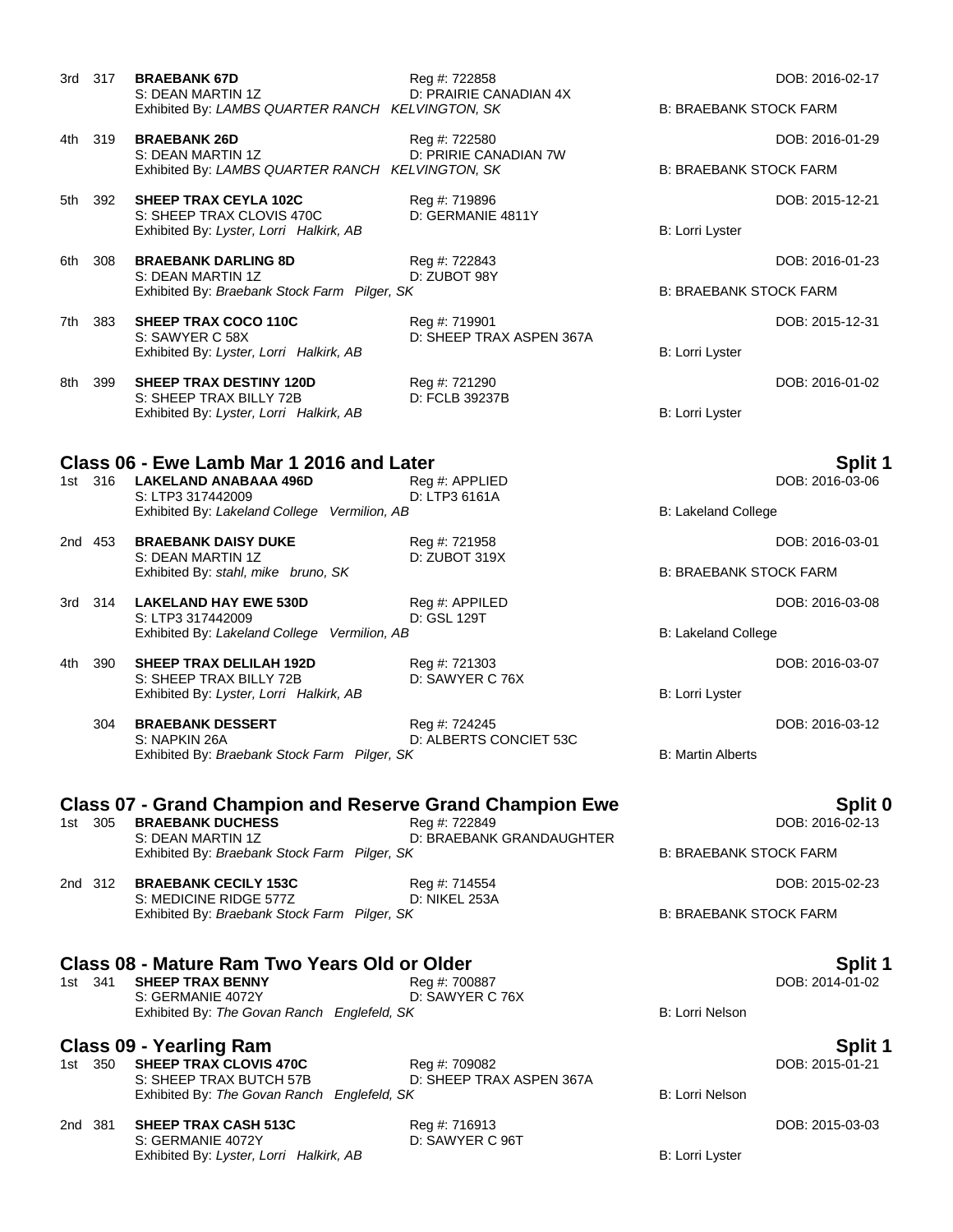### **Class 10 - Fall Ram Lamb born Aug 1 - Nov 27 2015 Split 1**

1st 397 **FCLB 43895C** Reg #: 723744 DOB: 2015-09-09 S: GERMANIE 4045Y D: FCLB 80267A Exhibited By: Lyster, Lorri Halkirk, AB B: Bergerie les Agneaux de la Plaine

# **Class 11 - Ram Lamb Nov 28 Prev Year - Feb 28 2016 Split 1**

- 1st 307 **BRAEBANK DONALD TRUMP** Reg #: 721100<br>S: DEAN MARTIN 1Z D: ZUBOT 173Y S: DEAN MARTIN 1Z Exhibited By: *Braebank Stock Farm Pilger, SK* B: BRAEBANK STOCK FARM *Additional Owner:* MIKE & ROBIN STAHL
- 2nd 379 **SHEEP TRAX DAVINCI 171D** Reg #: 721297 DOB: 2016-02-07 Exhibited By: Lyster, Lorri Halkirk, AB B: Martin & Nelia Alberts
- 3rd 388 **SHEEP TRAX CHEVY 106C** Reg #: 719899 Reg **#: 719899** Reg **ALC 2015-12-25**<br>S: SHEEP TRAX CLOVIS 470C D: SHEEP TRAX BRAMBLE 52B Exhibited By: Lyster, Lorri Halkirk, AB B: Lorri Lyster, B: Lorri Lyster, B: Lorri Lyster, B: Lorri Lyster, B: Lorri Lyster, B: Lorri Lyster, B: Lorri Lyster, B: Lorri Lyster, B: Lorri Lyster, B: Lorri Lyster, B: Lorri Lys
- 4th 311 **BRAEBANK DENEND** Reg #: 724247 Reg at 2016-01-23<br>S: DEAN MARTIN 1Z D: PRAIRIE CANADIAN 5Y D: PRAIRIE CANADIAN 5Y Exhibited By: *Braebank Stock Farm Pilger, SK* B: BRAEBANK STOCK FARM

#### **Class 12 - Ram Lamb Mar 1 2016 and Later Split 1**

1st 303 **BRAEBANK DIRECTOR** Reg #: 724246 **Reg 2016-03-06** DOB: 2016-03-06 S: NAPKIN 4Y D: BRAEBANK CORDELLA Exhibited By: *Braebank Stock Farm Pilger, SK* B: BRAEBANK STOCK FARM

- 2nd 301 **GEORGELLA 04D** Reg #: 723649 DOB: 2016-04-03 S: NAPKIN FARM 26A D: ALBERTS 33C Exhibited By: *Georgella Farms Southey, SK* B: Martin and Nelia Alberts
- 3rd 395 **SHEEP TRAX DOMINIC 235D** Reg #: 722714 DOB: 2016-03-14 S: SAWYER C 58X D: SHEEP TRAX AURORA 384A Exhibited By: Lyster, Lorri Halkirk, AB B: Lorri Lyster

D: ALBERTS GISELE 201B

D: SHEEP TRAX BRAMBLE 52B

### **Class 13 - Grand Champion and Reserve Grand Champion Ram Split 0**

1st 341 **SHEEP TRAX BENNY** Reg #: 700887 Reg assets that the DOB: 2014-01-02<br>S: GERMANIE 4072Y D: SAWYER C 76X S: GERMANIE 4072Y Exhibited By: The Govan Ranch Englefeld, SK B: Lorri Nelson

2nd 350 **SHEEP TRAX CLOVIS 470C** Reg #: 709082 DOB: 2015-01-21 S: SHEEP TRAX BUTCH 57B D: SHEEP TRAX ASPEN 367A Exhibited By: The Govan Ranch Englefeld, SK B: Lorri Nelson

### **Class 14 - Get-of-Sire Split 1**

1st 310

- Exhibited By: *Braebank Stock Farm Pilger, SK*
- 2nd 377 Exhibited By: *Lyster, Lorri Halkirk, AB*
- 3rd 386 Exhibited By: *Lyster, Lorri Halkirk, AB*

### **Class 15 - Breeder´s Flock Split 1**

1st 306 Exhibited By: *Braebank Stock Farm Pilger, SK*

#### 2nd 393 Exhibited By: *Lyster, Lorri Halkirk, AB*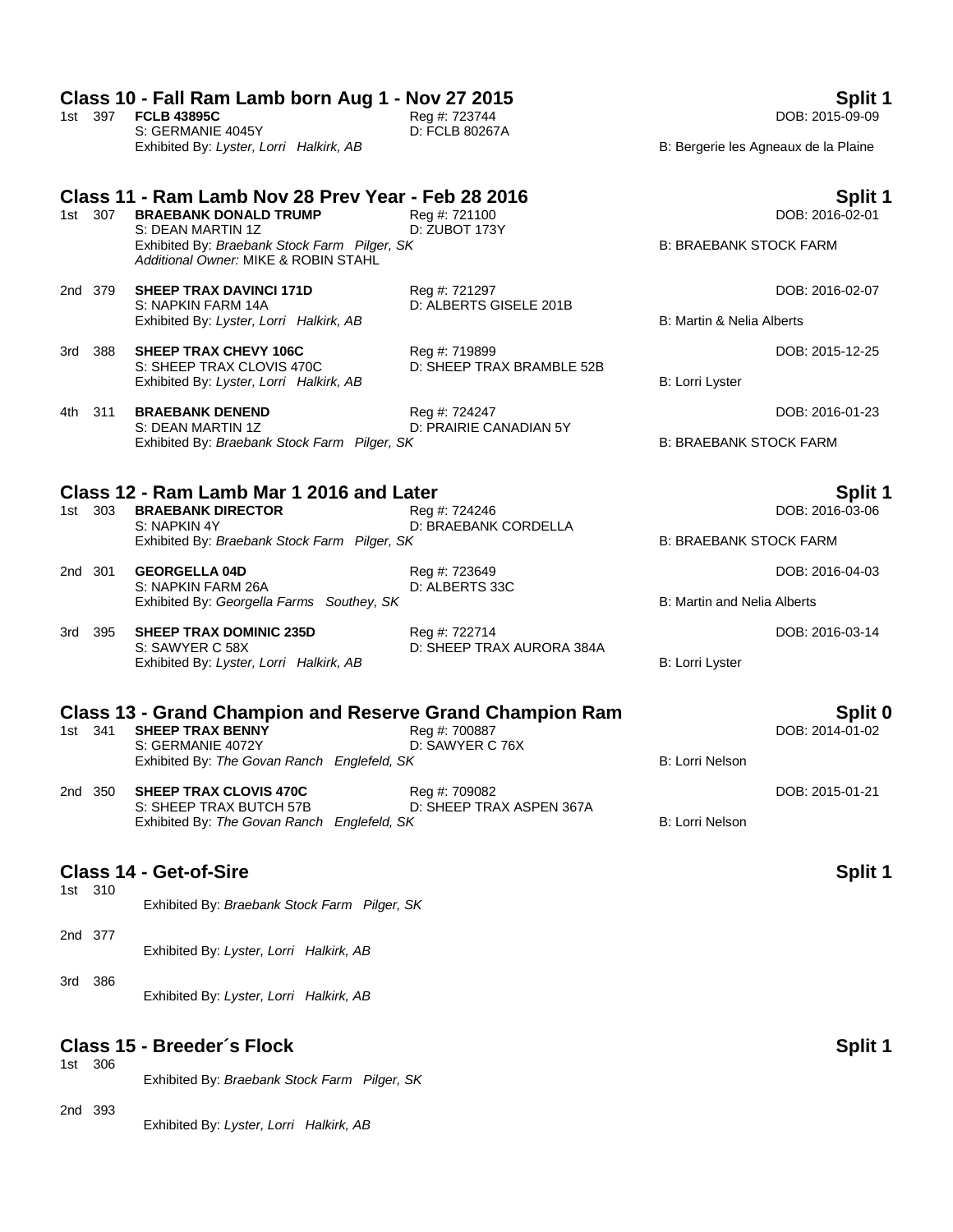### **Class 16 - Premier Breeder**

#### **Class 17 - Rookie of the Year**

### **Sheep Show - S.S.B.A. - 300D Dorset**

# **Class 01 - Mature Ewe Two Years Old or Older Split 1**<br>1st 391 BELMEADE ACRES LCA 4B **Reg #: 700599-P Split 1** DOB: 2014-02-21

1st 391 **BELMEADE ACRES LCA 4B**<br>S: TATTYKEEL 80-97 Exhibited By: *Lyster, Lorri Halkirk, AB* B: Colleen Acres

D: BELMEADE ACRES 11Y

2nd 410 **COYOTE ACRES MAXINE 578Y** Reg #: 662928-H DOB: 2011-02-16 S: MAC'S 117 D: COYOTE ACRES NZ GAL 140R Exhibited By: *Coyote Acres Halkirk, AB* B: Coyote Acres B: Coyote Acres

### **Class 02 Ewe with lamb (born Jan 1 2016 or later) at side Split 1**

1st 461 **FURZE ADELE 43A** Reg #: 688098-P<br>
S: PRAIRIE ROSE 14X D: PRAIRIE DOG 37P Weight: 0 S: PRAIRIE ROSE 14X **Calf at Side:** Reg #: Tattoo: DOB: S: Sex: F Sex: F Weight: 0 WPDA: 0.00<br>
Exhibited By: Furze Farms Ltd. Maryfield, SK Sex: F B: Furze Farms Ltd Exhibited By: Furze Farms Ltd. Maryfield, SK

**Class 03 - Yearling Ewe Split 1** 1st 459 **FURZE CORSET 41C** Reg #: 710524-P S: FURZE BUCKSHOT 2B D: FURZE ZERENITY 259Z Exhibited By: *Furze Farms Ltd. Maryfield, SK* B: Furze Farms Ltd 2nd 382 **COYOTE ACRES ROXY 465C** Reg #: 709092-P DOB: 2015-01-19 S: ROCKY LANE 82A D: WILLIAMS J L 231Y

### **Class 04 - Fall Ewe Lamb born Aug 1 - Nov 27 2015**

| Class 05 - Ewe Lamb Nov 28 Prev Year - Feb 28 2016<br>Split 1 |         |                                                        |                                              |                        |                 |
|---------------------------------------------------------------|---------|--------------------------------------------------------|----------------------------------------------|------------------------|-----------------|
| 1st                                                           | 467     | <b>PRAIRIE ROSE 75D</b><br>S: PRAIRIE ROSE CUPID 23A   | Reg #: 722649<br>D: PRAIRIE ROSE 12A         |                        | DOB: 2016-02-28 |
|                                                               |         | Exhibited By: Prairie Rose Dorsets Drake, SK           |                                              | <b>B: ANITA WIENS</b>  |                 |
|                                                               | 2nd 415 | <b>COYOTE ACRES SAMMY 146D</b><br>S: SANDY LANE TROJAN | Reg #: 720805-H<br>D: DOUBLE J T YOLANDA 25Y |                        | DOB: 2016-01-20 |
|                                                               |         | Exhibited By: Coyote Acres Halkirk, AB                 |                                              | <b>B: Coyote Acres</b> |                 |
| 3rd                                                           | 404     | <b>COYOTE ACRES FRAN 153D</b><br>S: POORTON W124 1671  | Reg #: 720679-H<br>D: COYOTE ACRES JAN 3U    |                        | DOB: 2016-01-20 |
|                                                               |         | Exhibited By: Coyote Acres Halkirk, AB                 |                                              | <b>B: Coyote Acres</b> |                 |

## **Class 06 - Ewe Lamb Mar 1 2016 and Later**

|         |         |                                                                         | <b>Class 07 - Grand Champion and Reserve Grand Champion Ewe</b> |                    | Split 0 |
|---------|---------|-------------------------------------------------------------------------|-----------------------------------------------------------------|--------------------|---------|
| 1st 461 |         | Exhibited By: Furze Farms Ltd. Maryfield, SK<br><b>FURZE ADELE 43A</b>  | Rea #: 688098-P                                                 | B: Furze Farms Ltd |         |
|         | 2nd 459 | Exhibited By: Furze Farms Ltd. Maryfield, SK<br><b>FURZE CORSET 41C</b> | Reg #: 710524-P                                                 | B: Furze Farms Ltd |         |

### **Class 08 - Mature Ram Two Years Old or Older**

**Class 09 - Yearling Ram**

Exhibited By: Lyster, Lorri Halkirk, AB B: Lorri Lyster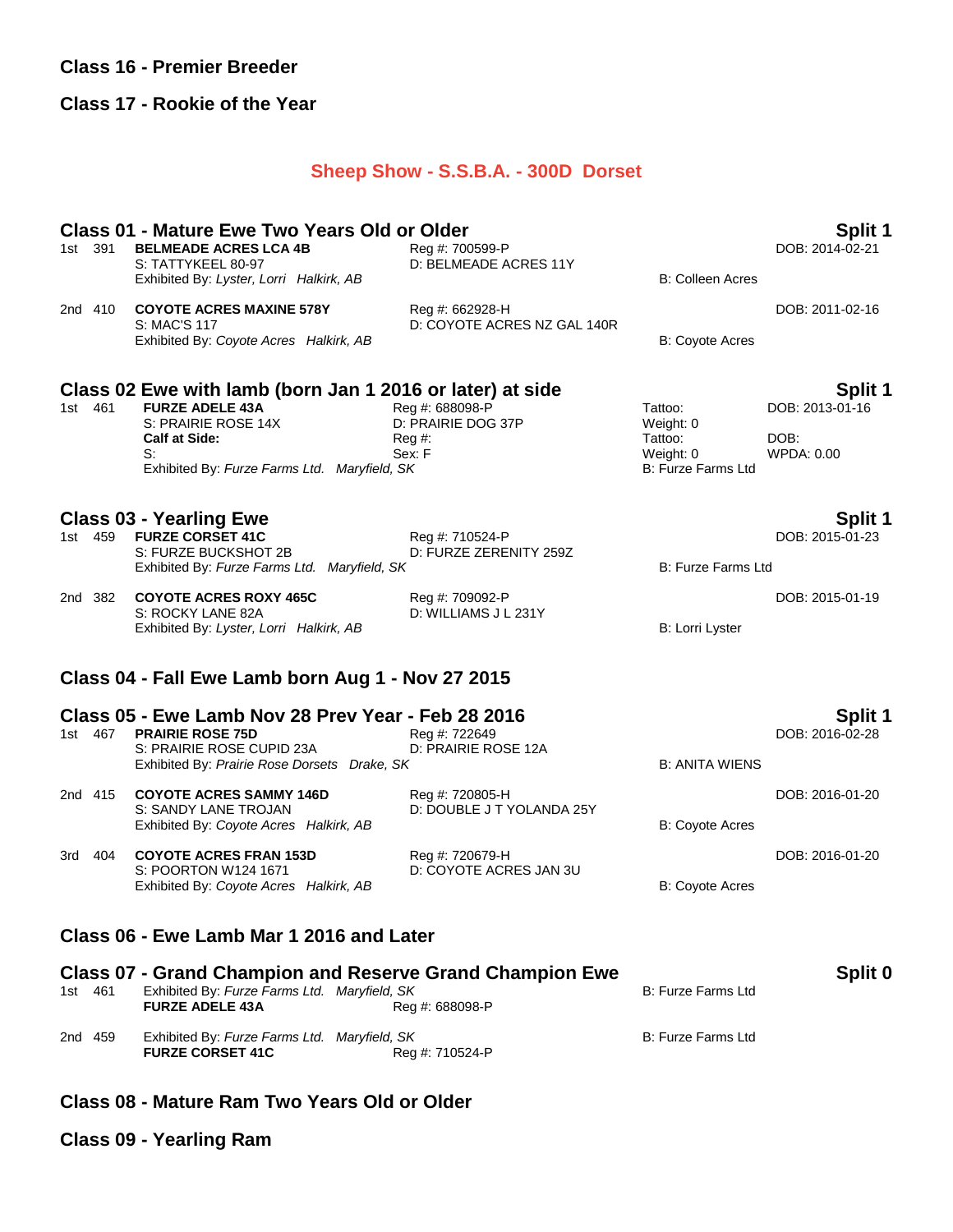## **Class 10 - Fall Ram Lamb born Aug 1 - Nov 27 2015**

### **Class 11 - Ram Lamb Nov 28 Prev Year - Feb 28 2016 Split 1**

| 1st | 463     | <b>FURZE DRAKE 41D</b><br>S: MCDERMIT 41A                                                         | Reg #: 721257-P<br>D: FURZE ADELE 43A         |                           | ----<br>DOB: 2016-01-22 |
|-----|---------|---------------------------------------------------------------------------------------------------|-----------------------------------------------|---------------------------|-------------------------|
|     |         | Exhibited By: Furze Farms Ltd. Maryfield, SK                                                      |                                               | <b>B: Furze Farms Ltd</b> |                         |
|     | 2nd 408 | <b>COYOTE ACRES TROJAN 154D</b><br>S: SANDY LANE TROJAN<br>Exhibited By: Coyote Acres Halkirk, AB | Reg #: 720806-H<br>D: COYOTE ACRES GRETA 118B | <b>B: Coyote Acres</b>    | DOB: 2016-01-21         |
|     | 3rd 402 | <b>COYOTE ACRES TROJAN 167D</b><br>S: SANDY LANE TROJAN<br>Exhibited By: Coyote Acres Halkirk, AB | Reg #: 721286-H<br>D: COLLINS FRANCIS YAP 11Y | <b>B: Coyote Acres</b>    | DOB: 2016-01-23         |

## **Class 12 - Ram Lamb Mar 1 2016 and Later**

| 463<br>1st | <b>Class 13 - Grand Champion and Reserve Grand Champion Ram</b><br><b>FURZE DRAKE 41D</b><br>S: MCDERMIT 41A<br>Exhibited By: Furze Farms Ltd. Maryfield, SK | Reg #: 721257-P<br>D: FURZE ADELE 43A         | B: Furze Farms Ltd | Split 0<br>DOB: 2016-01-22 |
|------------|--------------------------------------------------------------------------------------------------------------------------------------------------------------|-----------------------------------------------|--------------------|----------------------------|
| 408<br>2nd | <b>COYOTE ACRES TROJAN 154D</b><br>S: SANDY LANE TROJAN<br>Exhibited By: Coyote Acres Halkirk, AB                                                            | Reg #: 720806-H<br>D: COYOTE ACRES GRETA 118B | B: Coyote Acres    | DOB: 2016-01-21            |
| 1st 414    | Class 14 - Get-of-Sire<br>Get-of-Sire<br>Exhibited By: Coyote Acres Halkirk, AB                                                                              |                                               |                    | Split 1                    |
|            | Class 15 - Breeder's Flock<br>$10$ $10$ $70$ Draadar's Elask                                                                                                 |                                               |                    | Split 1                    |

1st 407 **Breeder´s Flock** Exhibited By: *Coyote Acres Halkirk, AB*

### **Class 16 - Premier Breeder**

**Class 17 - Rookie of the Year**

### **Sheep Show: Suffolk - 300S Suffolk**

### **Class 01 - Mature Ewe Two Years Old or Older**

#### **Class 02 Ewe with lamb (born Jan 1 2016 or later) at side <b>Split 1** Split 1

| 1st 324 | <b>FLYING F SUE</b>                      | Rea #: 714726         | Tattoo:   | DOB: 2015-0                      |
|---------|------------------------------------------|-----------------------|-----------|----------------------------------|
|         | S: ROCKING S ANGUS 7B                    | D: ROCKING S JILLY 1X | Weight: 0 |                                  |
|         | <b>Calf at Side: FLYING F BEAU</b>       | Reg #: APPLIED        | Tattoo:   | DOB: 2016-0                      |
|         | S: FLYING F CHICO                        | Sex: M                | Weight: 0 | WPDA: 0.00                       |
|         | Exhibited By: Flying F Ranch Weyburn, SK |                       |           | B: Ryder Fellner, Flying F Ranch |

- **Class 03 Yearling Ewe Split 1**<br>1st 447 ROCKING S LINDA 4C **Superify Reg #: 714722 Split 1 Split 1 Split 1 Split 1 Split 1 Split 1 Split 1 Split 1 Split 1 Split 1 Split 1 Split 1 Split 1 Spl** 1st 447 **ROCKING S LINDA 4C** Reg #: 714722<br>
S: ROCKING S ANGUS 7B D: WESTMAN 767Z S: ROCKING S ANGUS 7B Exhibited By: *Rocking S Ranch Nokomis, SK* B: Rocking S Ranch
- 2nd 328 **FLYING F SUE** Reg #: 714726 Reg #: 714726 DOB: 2015-04-06 DOB: 2015-04-06 S: ROCKING S ANGUS 7B S: ROCKING S ANGUS 7B Exhibited By: *Flying F Ranch Weyburn, SK* B: Ryder Fellner, Flying F Ranch

SAING S JILLY 1X B: ROCKING S JILLY 1X ANGUS 75 D: ROCKING S D: ROCKING S ANGUS 75 D: ROCKING S JULLY 1X WEIGH<br>Tattoo: 00 D: ROCKING S ANGUS 75 D: ROCKING S ANGUS 75 D: ROCKING S ANGUS 75 D: ROCKING S ANGUS 75 D: ROCKING **Calford:** Fattoo: DOB: 2016-04-04<br>
Weight: 0 WPDA: 0.00 B: Ryder Fellner, Flying F Ranch

1st 324 **FLYING F SUE** Reg #: 714726 Tattoo: DOB: 2015-04-06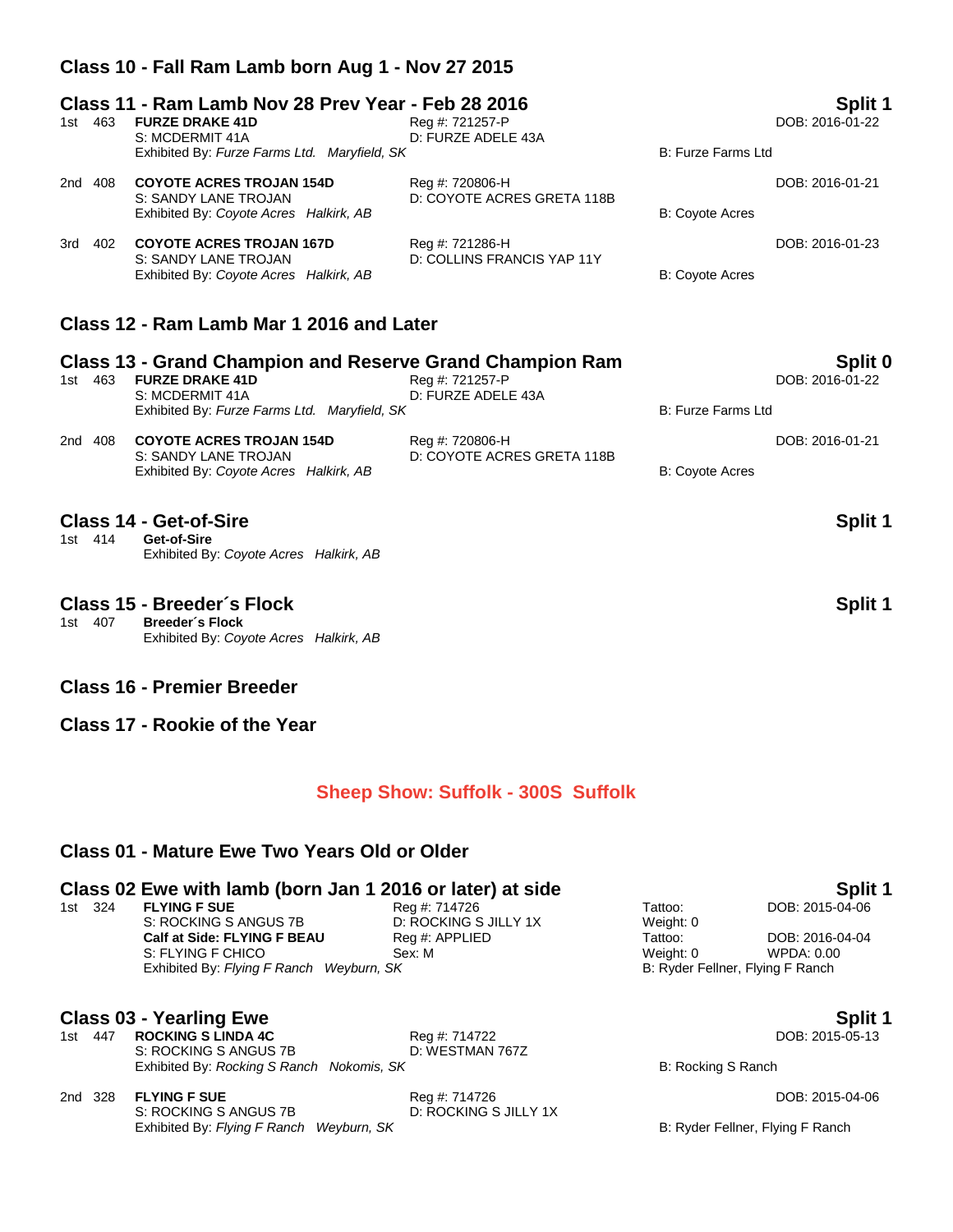|       | 3rd 443 | <b>ROCKING S LOIS 2C</b><br>S: ROCKING S ANGUS 7B                           | Reg #: 714720<br>D: WARD 1W        |                                     | DOB: 2015-04-06            |
|-------|---------|-----------------------------------------------------------------------------|------------------------------------|-------------------------------------|----------------------------|
|       |         | Exhibited By: Rocking S Ranch Nokomis, SK                                   |                                    | B: Rocking S Ranch                  |                            |
|       | 4th 429 | <b>PARKER 10Z 51C</b><br>S: PARKER 57/05 10Z                                | Reg #: 720180<br>D: PARKER 47N 59X |                                     | DOB: 2015-02-07            |
|       |         | Exhibited By: MacDougall, Kim & Diane Regina, SK                            |                                    | B: Kimdain Sheep                    |                            |
|       | 5th 424 | <b>PARKER KIWI 34C</b><br>S: ESSIE KIWI H6:12:040                           | Reg #: 720200<br>D: PARKER 44W 25Y |                                     | DOB: 2015-02-06            |
|       |         | Exhibited By: MacDougall, Kim & Diane Regina, SK                            |                                    | B: Glen & Kathy Parker              |                            |
|       |         | Class 04 - Fall Ewe Lamb born Aug 1 - Nov 27 2015                           |                                    |                                     |                            |
|       | 1st 460 | Class 05 - Ewe Lamb Nov 28 Prev Year - Feb 28 2016<br><b>FURZE DORA 37D</b> | Reg #: 721266                      |                                     | Split 1<br>DOB: 2016-01-20 |
|       |         | S: WOOLFITT ACRES 842X<br>Exhibited By: Furze Farms Ltd. Maryfield, SK      | D: WARD 115A                       | <b>B: Furze Farms Ltd</b>           |                            |
|       | 2nd 355 | <b>7P TIP 12D</b><br>S: ROSE GLEN 125C                                      | Reg #: 720598<br>D: 7P SUCCESS 81B |                                     | DOB: 2016-02-02            |
|       |         | Exhibited By: Johnson, Wade & Laurel Avonlea, SK                            |                                    | <b>B: WADE &amp; LAUREL JOHNSON</b> |                            |
|       | 3rd 331 | <b>WARD 22D</b><br>S: PULLEN LAD 14 Z                                       | Reg #: 724815<br>D: WARD 19B       |                                     | DOB: 2016-01-16            |
|       |         | Exhibited By: Goudy, Billy Stoughton, SK<br>Additional Owner: Billy Goudy   |                                    | <b>B: Lois Trowell</b>              |                            |
|       | 4th 357 | <b>7P JOY 5D</b><br>S: SEMIAHMOO ARCHIE 3A                                  | Reg #: APPLIED<br>D: 7P JANET 64A  |                                     | DOB: 2016-01-14            |
|       |         | Exhibited By: Johnson, Wade & Laurel Avonlea, SK                            |                                    | <b>B: WADE &amp; LAUREL JOHNSON</b> |                            |
| 5th - | 302     | <b>BRAEBANK CAISSIE 20D</b><br>S: JORDAN TRADEMARK 8B                       | Reg #: 722878<br>D: JORDAN 1B      |                                     | DOB: 2016-01-29            |
|       |         | Exhibited By: Braebank Stock Farm Pilger, SK                                |                                    | <b>B: JORDAN LIVESTOCK</b>          |                            |
|       |         | Class 06 - Ewe Lamb Mar 1 2016 and Later                                    |                                    |                                     | Split 1                    |
|       |         |                                                                             |                                    |                                     |                            |

1st 446 **ROCKING S NATALIE 2D** Reg #: APPLIED **DOB: 2016-04-22** S: LIMESTONE LAS VEGAS D: ROCKING S NATALIE 4B Exhibited By: *Rocking S Ranch Nokomis, SK* B: Rocking S Ranch Nokomis, SK

2nd 450 **ROCKING S NATALIE 5D** Reg #: APPLIED DOB: 2016-06-10 S: ROCKING S ANGUS 7B D: ROCKING S NATALIE 2Z Exhibited By: *Rocking S Ranch Nokomis, SK* B: Rocking S Ranch Nokomis, SK

3rd 320 **FLYING F DAISY** Reg #: APPLIED DOB: 2016-04-29 S: ROCKING S TRUMP 1C Exhibited By: *Flying F Ranch Weyburn, SK* B: Ryder Fellner, Flying F Ranch

## **Class 07 - Grand Champion and Reserve Grand Champion Ewe Split 0**

1st 447 **ROCKING S LINDA 4C** Reg #: 714722 DOB: 2015-05-13 S: ROCKING S ANGUS 7B D: WESTMAN 767Z Exhibited By: *Rocking S Ranch Nokomis, SK* B: Rocking S Ranch **B:** Rocking S Ranch

2nd 446 **ROCKING S NATALIE 2D** Reg #: APPLIED DOB: 2016-04-22 S: LIMESTONE LAS VEGAS D: ROCKING S NATALIE 4B Exhibited By: *Rocking S Ranch Nokomis, SK* B: Rocking S Ranch Nokomis, SK

# **Class 08 - Mature Ram Two Years Old or Older**

**Class 09 - Yearling Ram Split 1** 1st 323 **ROCKING S TRUMP 1C** Reg #: 714719<br>S: ROCKING S ANGUS 7B D: WARD 1W S: ROCKING S ANGUS 7B Exhibited By: *Flying F Ranch Weyburn, SK* B: Rocking S Ranch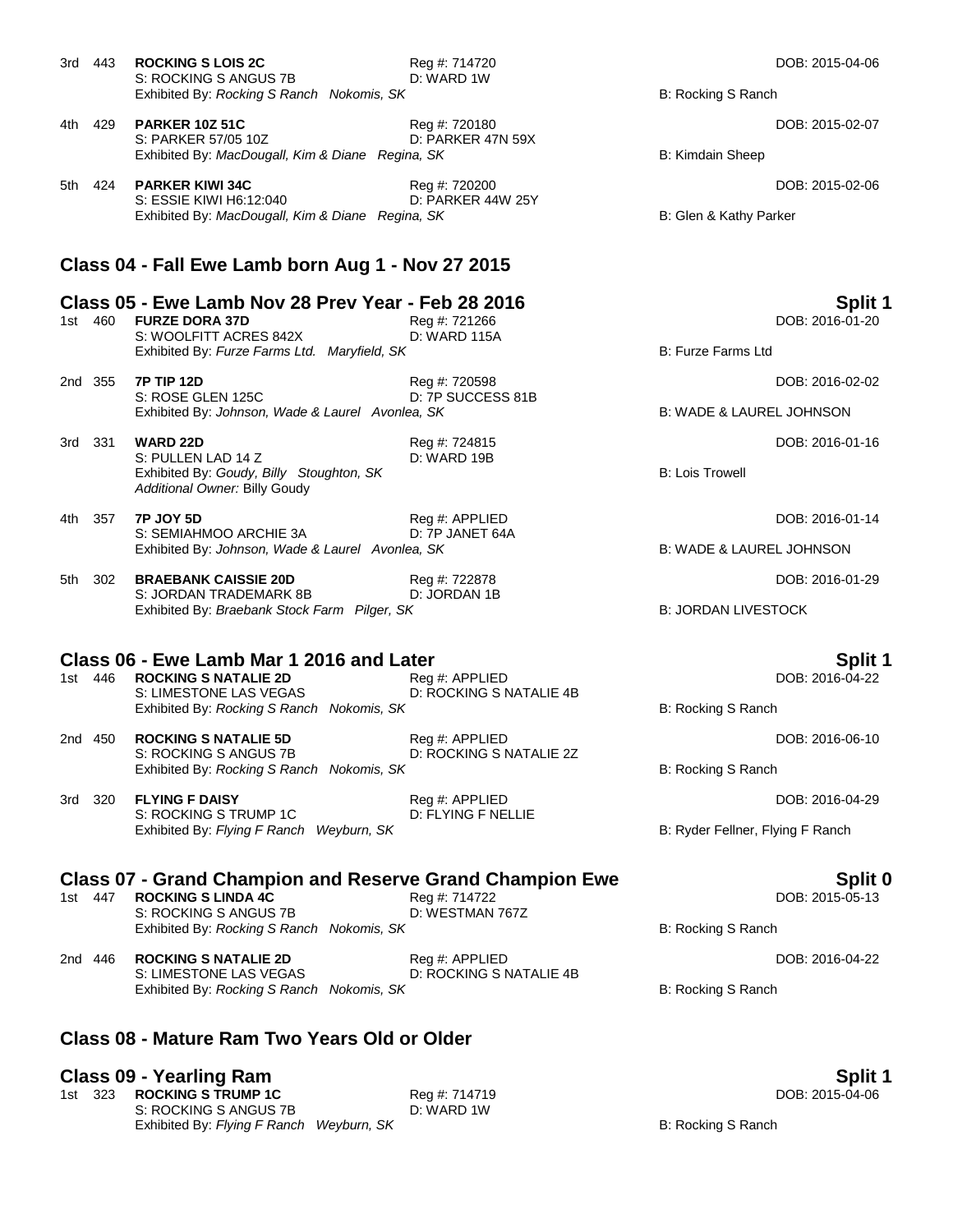## **Class 10 - Fall Ram Lamb born Aug 1 - Nov 27 2015**

#### **Class 11 - Ram Lamb Nov 28 Prev Year - Feb 28 2016 Split 1**

|  | 1st 466 <b>FURZE DARBY 22D</b>               | Reg #: 721248        | DOB: 2016-01-16    |
|--|----------------------------------------------|----------------------|--------------------|
|  | S: FURZE APOLLO 32A                          | D: MASTINE BARBIE 7A |                    |
|  | Exhibited By: Furze Farms Ltd. Maryfield, SK |                      | B: Furze Farms Ltd |

2nd 456 **WARD 46D Reg #: APPLIED FOR CONDUCT ACCORDING A REG 456 WARD 46D S: COTTONWOOD 7Z D: WARD 85A D: D: D: WARD 85A** S: COTTONWOOD 7Z Exhibited By: Trowell, Lois Saltcoats, SK B: Lois Trowell

# **Class 12 - Ram Lamb Mar 1 2016 and Later Split 1**

**ROCKING S LAS VEGAS 1D** S: LIMESTONE LAS VEGAS D: ROCKING S JILLY 10B Exhibited By: *Rocking S Ranch Nokomis, SK* B: Rocking S Ranch **B: Rocking S Ranch** 

2nd 441 **ROCKING S ANGUS 6D** Reg #: APPLIED DOB: 2016-06-26 S: ROCKING S ANGUS 7B D: WARD 1W Exhibited By: *Rocking S Ranch Nokomis, SK* B: Rocking S Ranch **B: Rocking S Ranch** 

3rd 327 **FLYING F LUKE** Reg #: APPLIED DOB: 2016-04-24 S: ROCKING S TRUMP D: ROCKING S JILLY 1X Exhibited By: *Flying F Ranch Weyburn, SK* B: Ryder Fellner, Flying F Ranch

- 4th 322 **FLYING F ROSCO** Reg #: APPLIED DOB: 2016-04-29 S: ROCKING S TRUMP 1C D: FLYING F NELLIE Exhibited By: *Flying F Ranch Weyburn, SK* B: Ryder Fellner, Flying F Ranch
- 5th 330 **FLYING F BEAU** Reg #: APPLIED DOB: 2016-04-04 S: FLYING F CHICO D: FLYING F SUE Exhibited By: *Flying F Ranch Weyburn, SK* B: Ryder Fellner, Flying F Ranch
- 6th 445 **ROCKING S LAS VEGAS 4D** Reg #: APPLIED DOB: 2016-04-23 D: ROCKING S NATASHA 3B Exhibited By: *Rocking S Ranch Nokomis, SK* B: Rocking S Ranch Nokomis, SK

7th 449 **ROCKING S LAS VEGAS 3D** Req #: APPLIED **Regional Contract Contract Property** DOB: 2016-04-23 S: LIMESTONE LAS VEGAS D: ROCKING S NATASHA 3B Exhibited By: *Rocking S Ranch Nokomis, SK* B: Rocking S Ranch

# **Class 13 - Grand Champion and Reserve Grand Champion Ram Split 0**

| RUCKING S LAS VEGAS 1D                    | Red #: APPLIED         |
|-------------------------------------------|------------------------|
| S: LIMESTONE LAS VEGAS                    | D: ROCKING S JILLY 10B |
| Exhibited By: Rocking S Ranch Nokomis, SK |                        |

2nd 466 **FURZE DARBY 22D** Reg #: 721248 DOB: 2016-01-16 S: FURZE APOLLO 32A D: MASTINE BARBIE 7A Exhibited By: *Furze Farms Ltd. Maryfield, SK* B: Furze Farms Ltd

# **Class 14 - Get-of-Sire Split 1**

- Get-of-Sire Exhibited By: *Rocking S Ranch Nokomis, SK*
- 2nd 329 **Get-of-Sire** Exhibited By: *Flying F Ranch Weyburn, SK*
	- 444 **Get-of-Sire** Exhibited By: *Rocking S Ranch Nokomis, SK*

### **Class 15 - Breeder´s Flock Split 1**

- 1st 451 **Breeder´s Flock** Exhibited By: *Rocking S Ranch Nokomis, SK*
- 2nd 326 **Breeder´s Flock** Exhibited By: *Flying F Ranch Weyburn, SK*

DOB: 2016-04-21

**B: Rocking S Ranch**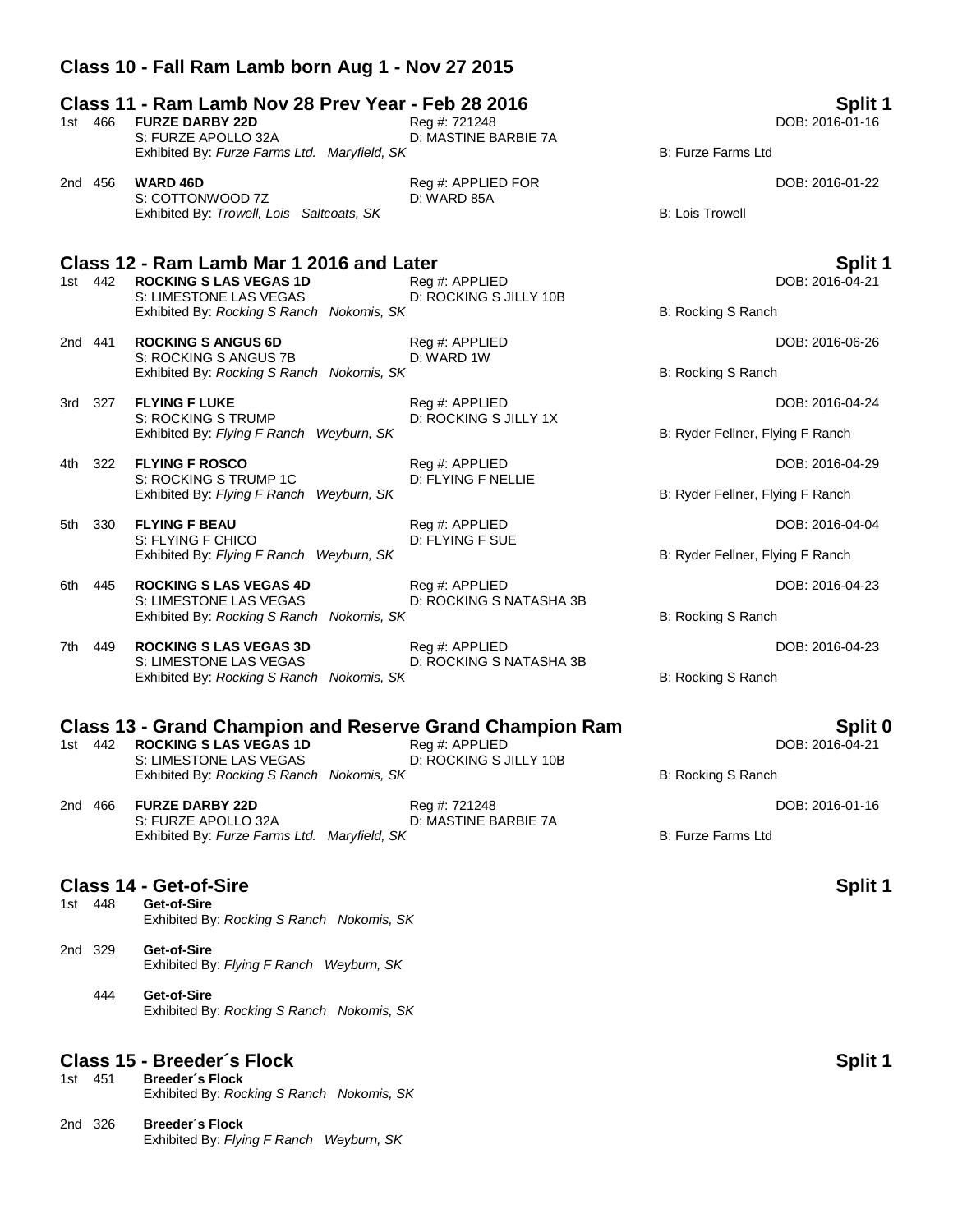# **Class 16 - Premier Breeder**

# **Class 17 - Rookie of the Year**

# **Sheep Show - S.S.B.A. - 300W Wool Breed**

|       | 1st 398 | <b>Class 01 - Mature Ewe Two Years Old or Older</b><br><b>SHEEP TRAX BRYNN 433B</b> | Reg #: 702750                              |                                     | Split 1<br>DOB: 2014-03-20        |
|-------|---------|-------------------------------------------------------------------------------------|--------------------------------------------|-------------------------------------|-----------------------------------|
|       |         | S: F & P GROVERMAN 5771<br>Exhibited By: Lyster, Lorri Halkirk, AB                  | D: RIMRIDGE SARA 2S                        | <b>B: Lorri Lyster</b>              |                                   |
|       |         | Class 02 Ewe with lamb (born Jan 1 2016 or later) at side                           |                                            |                                     | Split 1                           |
|       | 1st 412 | <b>COYOTE ACRES CALI 467X</b><br>S: F & P GROVERMAN 5771                            | Reg #: 663104<br>D: MAYFLOWER TRIXIE 7T    | Tattoo: PDN 467X<br>Weight: 0       | DOB: 2010-12-05                   |
|       |         | Calf at Side: COYOTE ACRES NAN<br>134D                                              | Reg #: 720681                              | Tattoo: PDN 134D                    | DOB: 2016-01-16                   |
|       |         | S: BRERETON NAIRN<br>Exhibited By: Coyote Acres Halkirk, AB                         | Sex: F                                     | Weight: 0<br><b>B: Coyote Acres</b> | <b>WPDA: 0.00</b>                 |
|       | 2nd 406 | <b>COYOTE ACRES CAMI 79B</b><br>S: COYOTE ACRES CAL 592Y                            | Reg #: 701004<br>D: COYOTE ACRES MONEY 44X | Tattoo: PDN 79B<br>Weight: 0        | DOB: 2014-01-17                   |
|       |         | Calf at Side: COYOTE ACRES NAN<br>155D                                              | Reg #: 720682                              | Tattoo: PDN 155D                    | DOB: 2016-01-21                   |
|       |         | S: BRERETON NAIRN<br>Exhibited By: Coyote Acres Halkirk, AB                         | Sex: F                                     | Weight: 0<br><b>B: Coyote Acres</b> | <b>WPDA: 0.00</b>                 |
| 1st l | 489     | <b>Class 03 - Yearling Ewe</b><br>THE EDGE CHINA 82C                                | Reg #: 710941                              |                                     | <b>Split 1</b><br>DOB: 2015-03-02 |
|       |         | S: F & P GROVERMAN 6043<br>Exhibited By: Zinger, Danika Pritchard, BC               | D: THE EDGE BREEZY 31B RR                  | B: Danika Zinger                    |                                   |
|       | 2nd 389 | <b>SHEEP TRAX CARA 523C</b><br>S: CRAGO 1372 RR                                     | Reg #: 712442<br>D: HI-LEA AGNES 3A        |                                     | DOB: 2015-03-12                   |
|       |         | Exhibited By: Lyster, Lorri Halkirk, AB                                             |                                            | <b>B: Lorri Lyster</b>              |                                   |
|       |         | Class 04 - Fall Ewe Lamb born Aug 1 - Nov 27 2015                                   |                                            |                                     |                                   |
|       |         | Class 05 - Ewe Lamb Nov 28 Prev Year - Feb 28 2016                                  |                                            |                                     | Split 1                           |
|       | 1st 417 | <b>COYOTE ACRES NAN 155D</b><br><b>S: BRERETON NAIRN</b>                            | Reg #: 720682<br>D: COYOTE ACRES CAMI 79B  |                                     | DOB: 2016-01-21                   |
|       |         | Exhibited By: Coyote Acres Halkirk, AB                                              |                                            | <b>B: Coyote Acres</b>              |                                   |
|       | 2nd 380 | <b>SHEEP TRAX NICOLE 139D</b><br>S: PIDDINGTON NICO                                 | Reg #: 720686<br>D: THE EDGE BREANNA 28B   |                                     | DOB: 2016-01-18                   |
|       |         | Exhibited By: Lyster, Lorri Halkirk, AB                                             |                                            | B: Lorri Lyster                     |                                   |
|       | 3rd 396 | <b>SHEEP TRAX RAVEN 135D</b>                                                        | Reg #: 720813                              |                                     | DOB: 2016-01-18                   |
|       |         | S: HORNPIPE BLACKBIRD<br>Exhibited By: Lyster, Lorri Halkirk, AB                    | D: THE EDGE BRITNEY 29B                    | B: Lorri Lyster                     |                                   |
|       |         | Class 06 - Ewe Lamb Mar 1 2016 and Later                                            |                                            |                                     |                                   |
|       |         | <b>Class 07 - Grand Champion and Reserve Grand Champion Ewe</b>                     |                                            |                                     | Split 0                           |
|       | 1st 489 | THE EDGE CHINA 82C<br>S: F & P GROVERMAN 6043                                       | Reg #: 710941<br>D: THE EDGE BREEZY 31B RR |                                     | DOB: 2015-03-02                   |
|       |         | Exhibited By: Zinger, Danika Pritchard, BC                                          |                                            | B: Danika Zinger                    |                                   |
|       | 2nd 389 | <b>SHEEP TRAX CARA 523C</b><br>S: CRAGO 1372 RR                                     | Reg #: 712442<br>D: HI-LEA AGNES 3A        |                                     | DOB: 2015-03-12                   |

Exhibited By: Lyster, Lorri Halkirk, AB B: Lorri Lyster